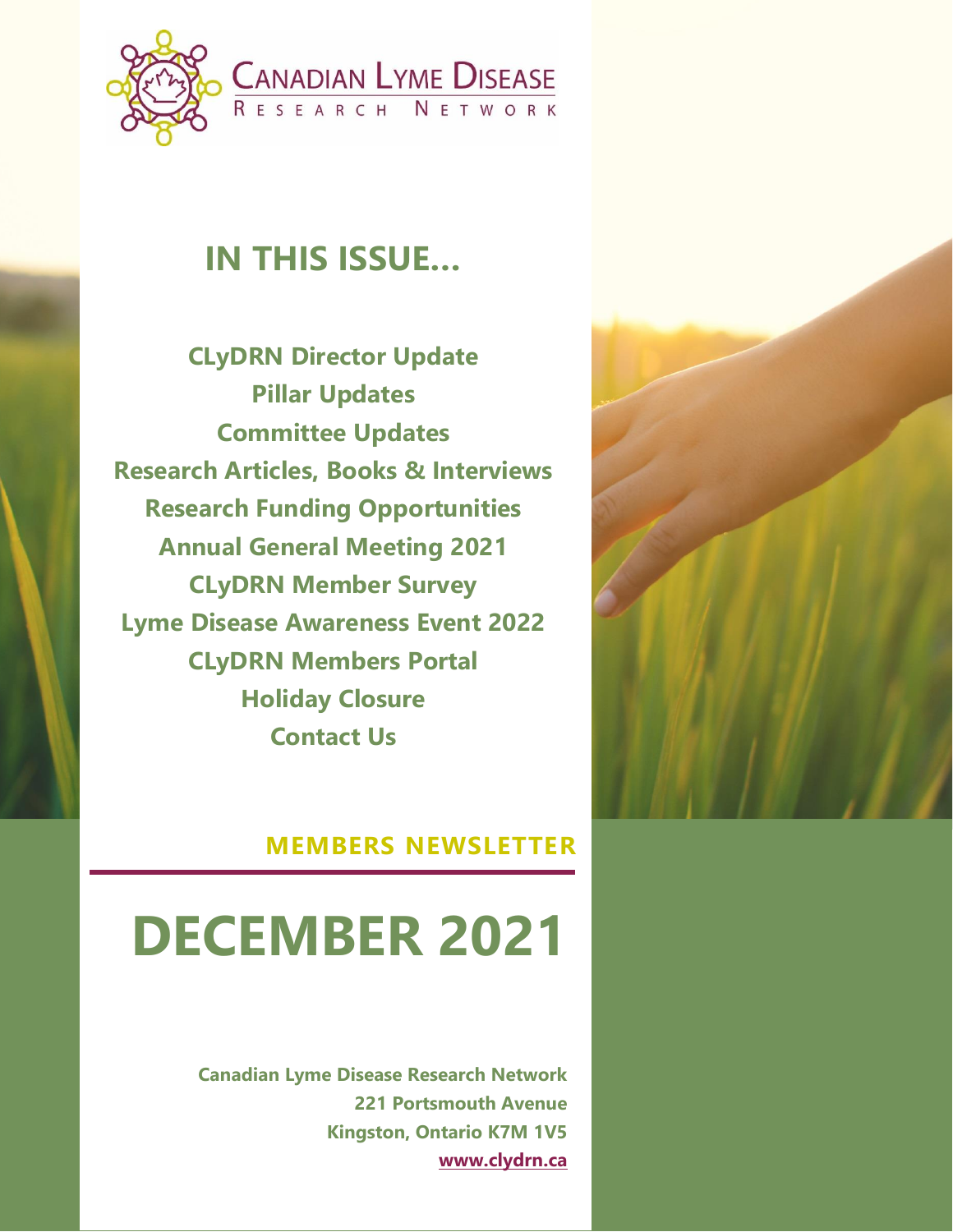## **CLyDRN Director Update…**



Dr. Kieran Moore Dr. Patrick Leighton Dr. Rob Brison

Dr. Kieran Moore is leaving the Canadian Lyme Disease Research Network as he focuses on his new role as Ontario's Chief Medical Officer of Health. We are deeply grateful to have had Dr. Moore's guidance, tireless service, and unwavering leadership that has benefited the Network tremendously over the past 4 years. Dr. Moore played a major contribution in helping to form the Network and has served as the Network's inaugural Director until recently when he stepped down from the role.

As part of the transition plan that was recently endorsed by the Network's Executive Committee and Network Pillar and Committee Leads, Dr. Patrick Leighton (Université de Montréal) and Dr. Rob Brison (Queen's University) will become the next Co-Principal Investigators for the CIHR grant awarded back in 2018 and will jointly share leadership responsibilities. Many of you are familiar with Dr. Leighton who co-leads Pillar 2 (Prevention & Risk Reduction), which includes the Canadian Lyme Sentinel Network, and Dr. Brison who is the site investigator for the Pillar 2/3 COHORT, CLYME (Biobank), and PROSPECTIVE CASE-CONTROL studies occurring at the Kingston (ON) recruitment site. Dr. Leighton will become the next Network Director, effective immediately, and will be responsible for future planning for the Network (i.e., governance, strategic planning, sustainability, new research funding opportunities). Dr. Brison will focus on ensuring that the existing pillar/committee grant deliverables are met through Queen's University's obligations to our funding agency, CIHR, for our original \$4M grant.

Please help us congratulate Dr. Moore on his new role and thank him for all his contributions by signing the digital card: *<https://www.groupgreeting.com/sign/73263e95b273e4f>.* Please also help us welcome Dr. Leighton and Dr. Brison to their new leadership roles.

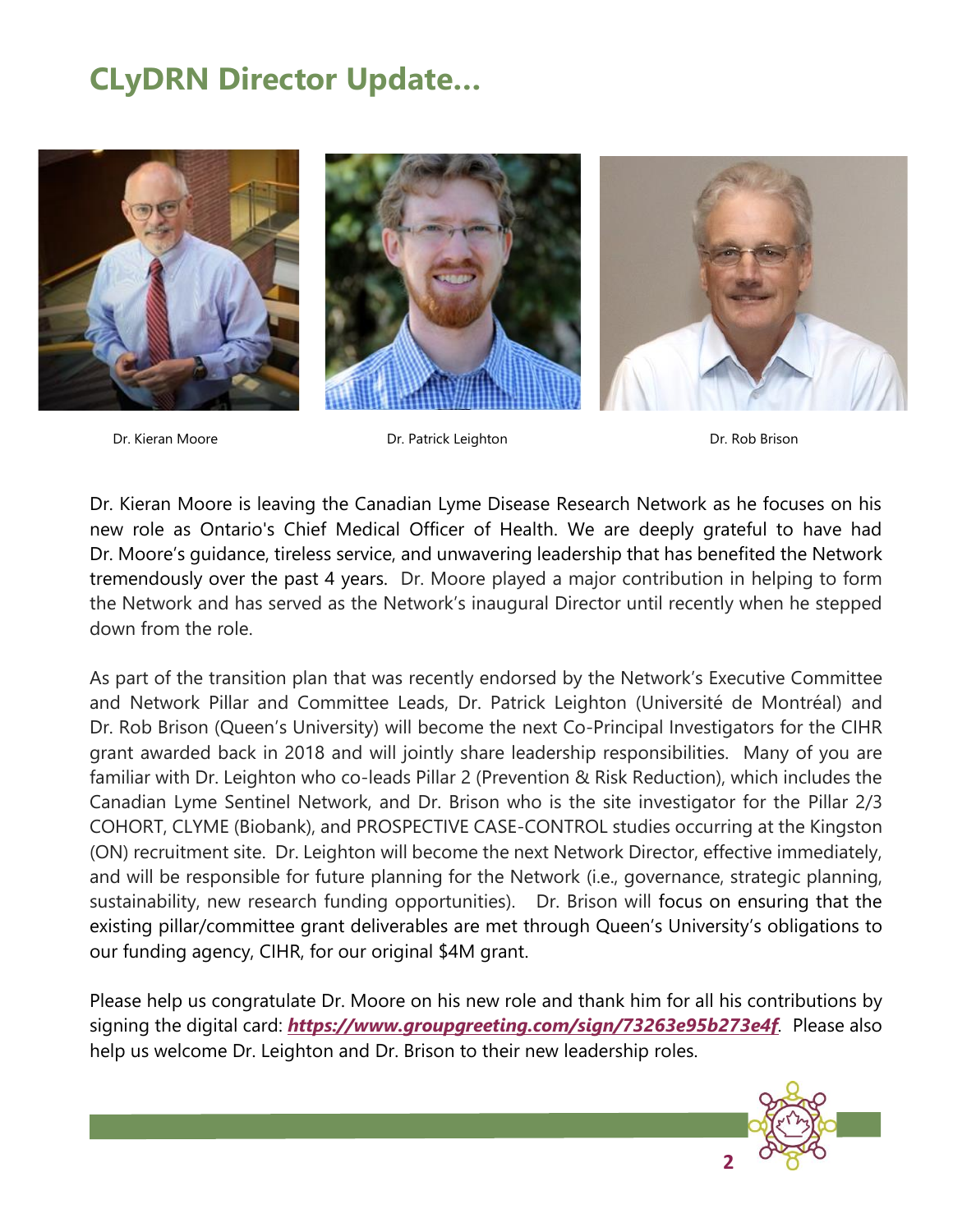# **PILLAR UPDATES**

## **Pillar 1**

#### **DIAGNOSTICS**

*The consultant continues leading the discussion between the scientific leads and patient and family partners to identify and determine consensus on the ultimate research goal for the patient-priority project. A presentation to the Patient & Community Advisory Committee for endorsement will be occurring in January 2022.*

## **Pillar 2**

#### **PREVENTION AND RISK REDUCTION**

*The Canadian Lyme Sentinel Network resumed surveillance activities in summer 2021 despite ongoing COVID-19 restrictions, carrying out 115 site visits across 17 sentinel regions. Data analysis commenced for the retrospective casecontrol study in summer 2021 with anticipated completion of the study by December 2021. The prospective case-control study is on hold until spring 2022. The Innovation/Intervention Working Group finalized their project: cost-utility modeling and multi-criteria decision analysis for rodent-targeted interventions. The Modelling working group is still on hold.*

### *Improve prevention, diagnosis, and treatment of LD in Canada*

## **Pillar 4**

#### **PATIENT AND COMMUNITY ENGAGEMENT, TRAINING AND KNOWLEDGE TRANSLATION**

*Systematic review and gray literature review published. Conducted 29 virtual interviews with national healthcare practitioners. Knowledge Translation Porthole Committee is currently being established. The online focus group discussions with members of the general public (high risk groups) in four Canadian provinces (BC, ON, QC, NS) have commenced. A total of 17 focus groups will be completed in October/November 2021. The Pan-Canadian survey will be initiated in the summer 2022. Preparing the REB submission for brokered dialogue project and commencing the foundational audio recorded interviews (Phase 1) in the coming months. The filmed interactive interviews (Phase 2) will commence later in 2022. The doctoral project commenced with a literature review on Indigenous experiences and perspectives on Lyme disease. Stakeholder mapping and outreach for the Community Engagement Committee has commenced. Next steps involve outreach to Lyme disease advocacy groups; onboarding new members (patient partners) and increase participation of internal and external stakeholders at CLyDRN events.*

## **Pillar 3**

#### **CLINICAL SCIENCE AND HEALTH SERVICE RESEARCH**

#### *COHORT Study:*

*9 participants completed their Baseline visit; 8 participants completed 1-month follow-up visit; 7 participants completed 3-month follow-up visit; 1 participant dropped out.*

#### *CLYME (Biobank) Study:*

*20 participants completed Baseline visit; 15 participants completed 1-month follow-up visit; 4 participants dropped out.*

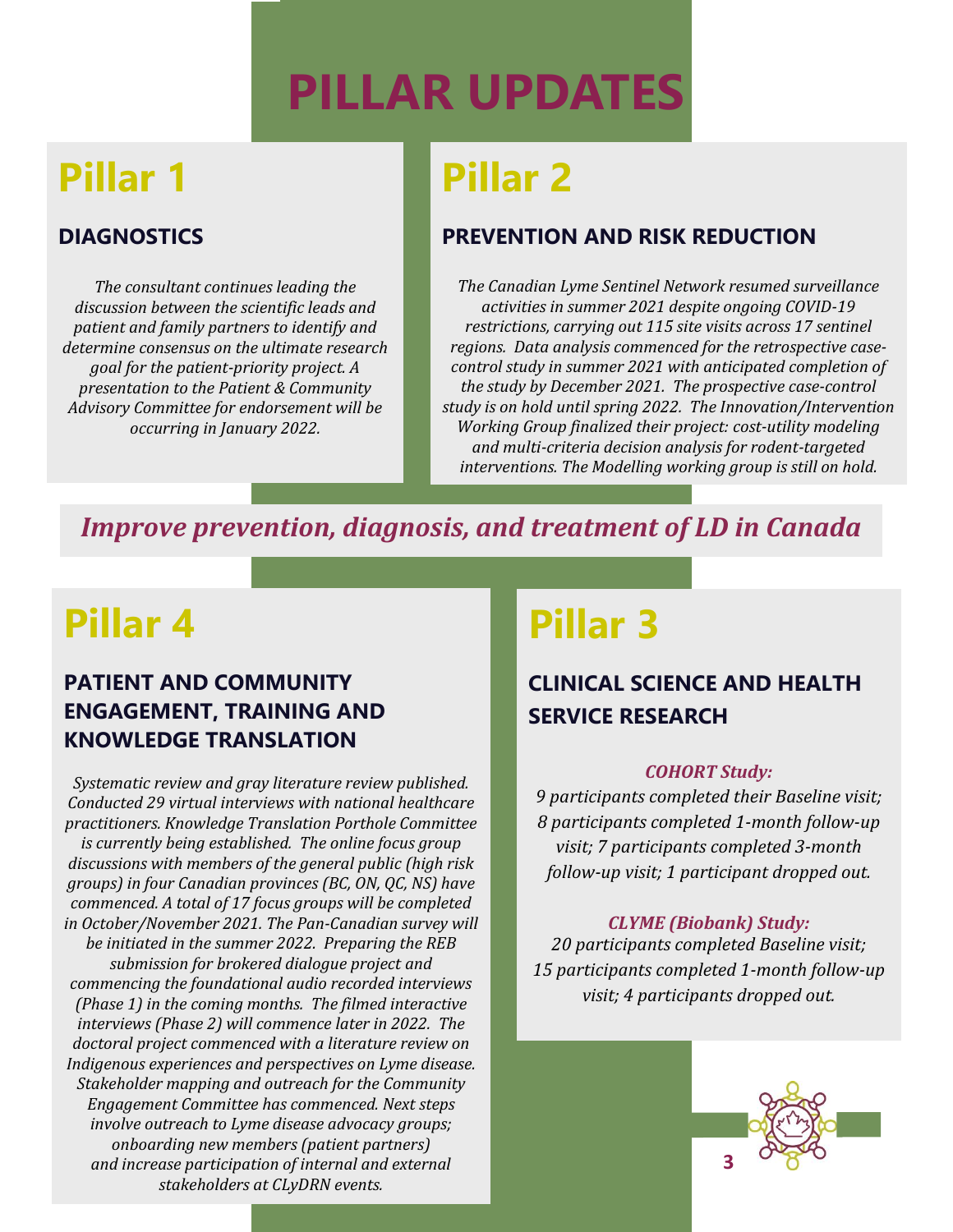# **COMMITTEE UPDATES**

## **CC**

#### **COMMUNICATIONS COMMITTEE**

*Activities currently on hold. Looking for new members to join this committee to help roll out activities. If interested in joining this committee, please reach out to the CLyDRN Network Management Office at [clydrn@kflaph.ca](mailto:clydrn@kflaph.ca).*

## **PCAC**

#### **PATIENT AND COMMUNITY ADVISORY COMMITTEE**

*There are 32 active members. PCAC held advisory roles by providing feedback and input through surveys and discussions with Pillar 1-4 and the Fundraising Committee with different levels of engagement (co-design and collaboration). Various PCAC members hold leadership roles on the Executive Committee, Pillar Leads Committee, and Event Planning Committee (AGM and Lyme disease awareness events). PCAC is leading the implementation of the GRIPP2 tool for capturing patient engagement in research projects.*

### *Improve prevention, diagnosis, and treatment of LD in Canada*

## **FC**

#### **FUNDRAISING COMMITTEE**

*Supporting another application to the New Frontiers Research Fund (Exploration Grant) program. Organizing a Lyme "Hack-a-thon" for students. Edge of Lyme is a hack-a-thon style competition in which students from all disciplines form teams and collaborate to solve various problems in the world of Lyme disease. This event is set to take place January 22-29, 2022. FC continues to look for patient partners to join an advisory panel that will feed into various projects recently awarded funding through FC. FC also looking for new members to join and help roll out fundraising activities. If interested in either opportunity, please reach out to Dr. Rob Colautti ([robert.colautti@queensu.ca](mailto:robert.colautti@queensu.ca)).*

## **TAC**

#### **TRAINING ADVISORY COMMITTEE**

*Natasha (Nofal) Bowser is the new trainee Co-Chair. Webinar planning for the academic year is still ongoing. If anyone is interested in presenting to TAC, please reach out to Dr. Katie Clow ([kclow@uoguelph.ca](mailto:kclow@uoguelph.ca)). If you are an interested trainee (e.g., graduate student, postdoctoral student, resident) OR a supervisor with trainees that would like to access to TAC events, please send your name(s) and email address(es) to Dr. Katie Clow ([kclow@uoguelph.ca](mailto:kclow@uoguelph.ca)).* 

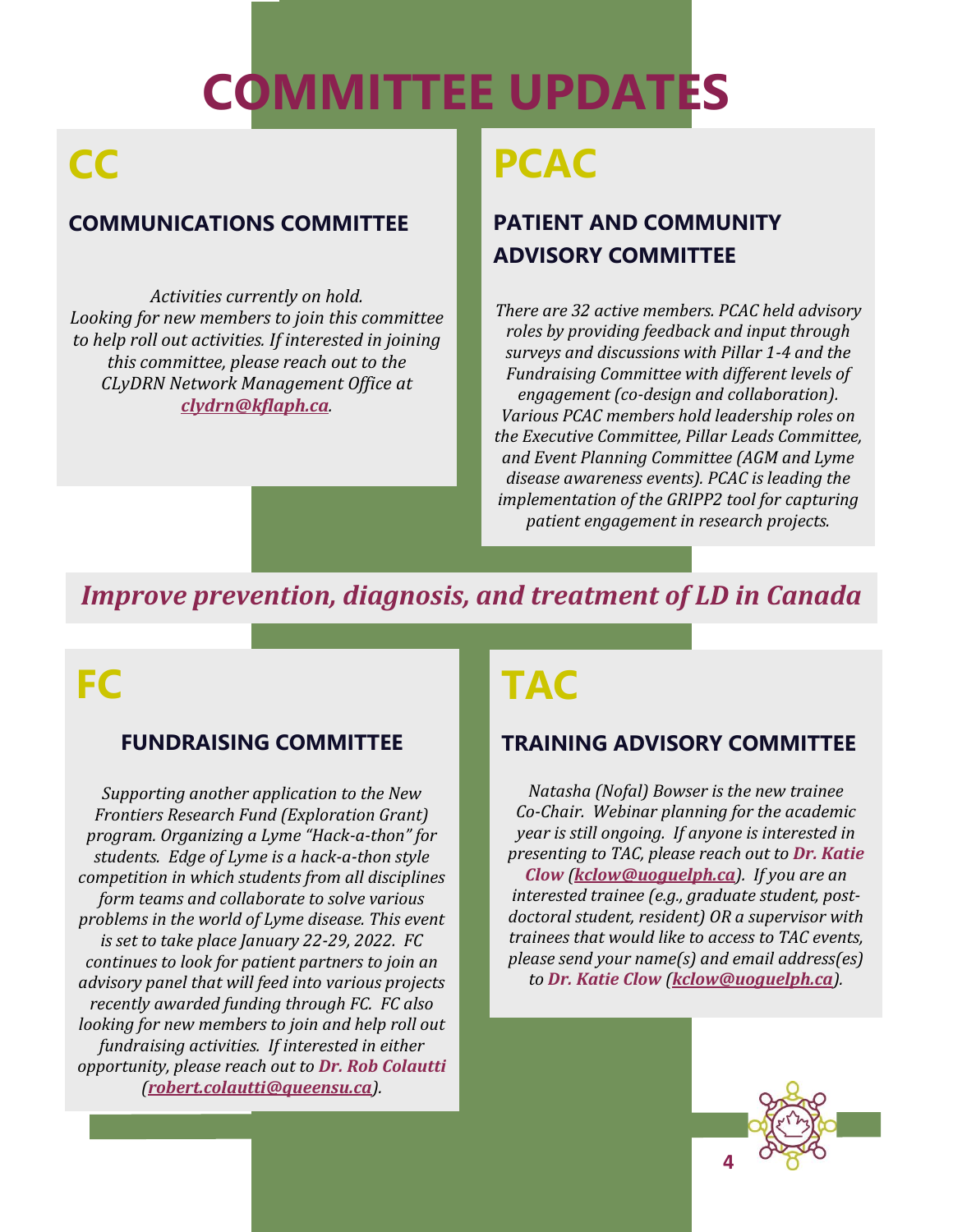## *RESEARCH ARTICLES, BOOKS & INTERVIEWS…*

### **SYSTEMATIC REVIEW of LYME DISEASE**

**Article:** Coderre-Ball, A. M., Robertson, M. A., Matzinger, E., & Egan, R. (2021). Training initiatives that enhance knowledge, attitudes, and practices regarding the prevention, diagnosis and treatment of Lyme disease: A systematic review. International Journal of Health Promotion and Education; 1-24. <https://doi.org/10.1080/14635240.2021.1920045>

### **GRAY LITERATURE REVIEW of LYME DISEASE**

**Article:** Coderre-Ball, A. M., Sahi, S., Anthonio, V., Robertson, M., & Egan, R. (2021). Lyme Disease Training and Knowledge Translation Resources Available to Canadian Healthcare Professionals: A Gray Literature Review. Journal of Primary Care & Community Health; 12. <https://doi.org/10.1177/21501327211050744>

### **LYME CARDITIS**

**Article**: Wang, C., Yeung, C., Enriquez, A., Chacko, S., Hanson, S., Redfearn, D., Simpson, C., Abdollah, H. & Baranchuk, A. Long-term outcomes in treated Lyme carditis. Current Problems in Cardiology. 2021 Jul 24. <https://doi.org/10.1016/j.cpcardiol.2021.100939>

**Article:** Baranchuk, A. Lyme carditis: things can get complicated when Lyme disease affects heart function. The Conversation. 2021 Oct 13. [https://theconversation.com/lyme-carditis-things](https://theconversation.com/lyme-carditis-things-can-get-complicated-when-lyme-disease-affects-heart-function-167045)[can-get-complicated-when-lyme-disease-affects](https://theconversation.com/lyme-carditis-things-can-get-complicated-when-lyme-disease-affects-heart-function-167045)[heart-function-167045](https://theconversation.com/lyme-carditis-things-can-get-complicated-when-lyme-disease-affects-heart-function-167045)

### **EMERGING ZOONOSES**

**Article:** Talbot, B., Kulkarni, M.A. & Colautti, R.I. Convergence Research for Emerging Zoonoses\*. Trends Parasitol. 2021 Jun; 37(6): 465-467. <https://doi.org/10.1016/j.pt.2021.03.008>

*\* Please reach out to the CLyDRN Network Management Office for a copy of the full article. Permission granted from authors. Disclaimer: this article can be shared with CLyDRN members only but cannot be posted publicly until summer 2022 due to embargo policies.*

## **GUIDANCE FOR REPORTING INVOLVEMENT OF PATIENTS AND THE PUBLIC (GRIPP2)**

**Article:** Staniszewska S, Brett J, Simera I, Seers K, Mockford C, Goodlad S et al. GRIPP2 reporting checklists: tools to improve reporting of patient and public involvement in research BMJ 2017; 358: j3453. <https://doi.org/10.1136/bmj.j3453>

## **Publications**

Have you recently published (journal article, book chapter, lead author/editor of a book, technical reports, policy briefs or policy guidelines)? Have you recently had one of your presentations or interviews with a journalist video-recorded? Please share your news and links with the CLyDRN Network Management Office so we can share with our members in future newsletters to help raise awareness and celebrate the impact of our members' work.

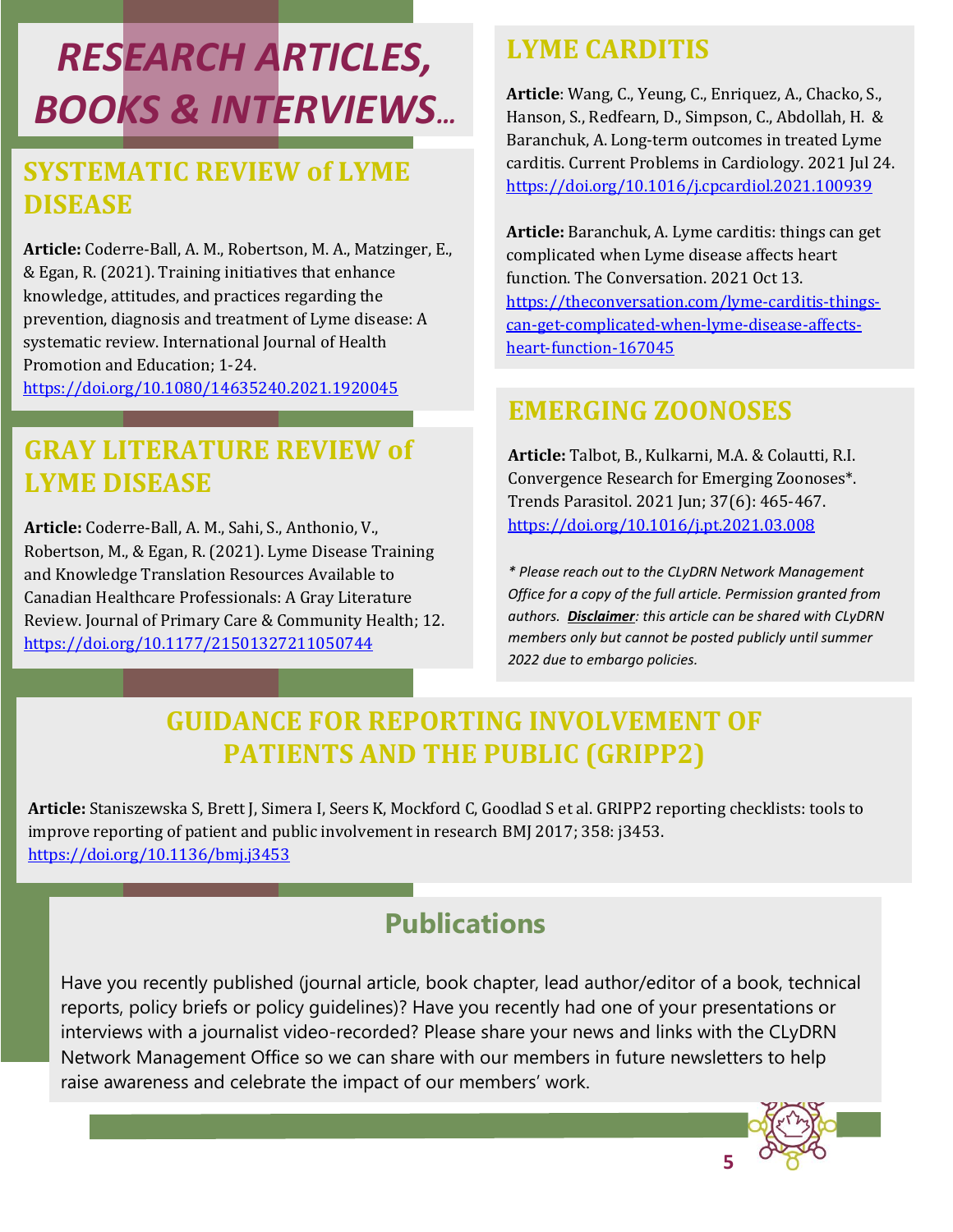## **RESEARCH FUNDING OPPORTUNITIES (Lyme Treatment Foundation)**

The Lyme Treatment Foundation

[\(https://lymetreatmentfoundation.org/\)](https://lymetreatmentfoundation.org/) has officially funded its first research project with the University of Oxford. The title of the research project is *New pharmacological agents to treat persistent infections*. Check out this link for more details about the project: [https://lymetreatmentfoundation.org/funded-research.](https://linkprotect.cudasvc.com/url?a=https%3a%2f%2flymetreatmentfoundation.org%2ffunded-research&c=E,1,PsFpXxZOR7bFZVHVLbmJem8X3G-TUPT_5TuhL_k9yJGJkHZrymFk0nsZj7yjmcQ6h9oXJiFI_8gdjc3klX8OlZoRM96euaYLiohAOLHGYx5RA0hYlfm2FLARcoF2&typo=1)

The Lyme Treatment Foundation is dedicated to funding research that will directly impact those suffering from Lyme disease and other tick-borne illnesses. Grant applications are accepted on a rolling basis: [https://lymetreatmentfoundation.org/research-grants.](https://linkprotect.cudasvc.com/url?a=https%3a%2f%2flymetreatmentfoundation.org%2fresearch-grants&c=E,1,R8Y48xp-fyIAJNSdHu3cg8q_sdk-2amsxXxwh9Qc-t9F4uecBmGsWBhxJEdon2xgOK2O-XnDuI4VZMQbnj2hr_R8ijxnKY4BZ6LnC2Uyt9HlDs1R&typo=1)

> For additional information, please email: [info@lymetreatmentfoundation.org.](mailto:info@lymetreatmentfoundation.org)

## **LYME DISEASE AWARENESS EVENT (May 2022)**

The CLyDRN Event Planning Committee welcomes suggestions (topics, speakers, activities) for our next Lyme Disease Awareness Event that will be held throughout May 2022. The event is a great opportunity to help raise awareness for Lyme disease and to let Canadians know all about the amazing work that our Network has been doing to help raise awareness, demystify and "*Take a bite out of Lyme*". Your participation can be to chat about your organization and the support and resources you provide to Lyme disease patients and their families, you can present on your research findings or be a part of panel discussion on an interesting topic, you can educate on Lyme disease diagnosis, testing, treatments, and prevention or any other platform/forum is welcome. If you know of any other groups or individuals, we should reach out to include to make the event a success, please let us know. Our hope is this becomes an annual event, bringing our alliances together each May for a common cause. Please reach out to the CLyDRN Network Management Office with your ideas and/or if you are interested in participating in the event.

## **Miss out on the AGM…**

To access the 2021 AGM video, please go to [www.clydrn.ca](http://www.clydrn.ca/) and click "Login" at the top. Enter your email (username) and password and then follow this path to view the video and presentation slides: *News-Members Annual General Meeting.*

**Post-AGM Survey: (for attendees and non-attendees)** *[https://www.surveymonkey.com/r/Z](https://www.surveymonkey.com/r/ZHY58YW) [HY58YW](https://www.surveymonkey.com/r/ZHY58YW)*

## **CLyDRN SURVEY…**

**We need your input for CLyDRN and future events:** *[https://www.surveymonkey.com/r/Y](https://www.surveymonkey.com/r/YMP5VCM) [MP5VCM](https://www.surveymonkey.com/r/YMP5VCM)*

### **WANTED: NEW MEMBERS FOR THE EVENT PLANNING COMMITTEE**

The CLyDRN Event Planning Committee is always looking for new members to join the Committee to help organize the AGM and Lyme Disease Awareness Event. If any CLyDRN members are interested in joining the Committee, please reach out to the CLyDRN Network Management Office.

**6**